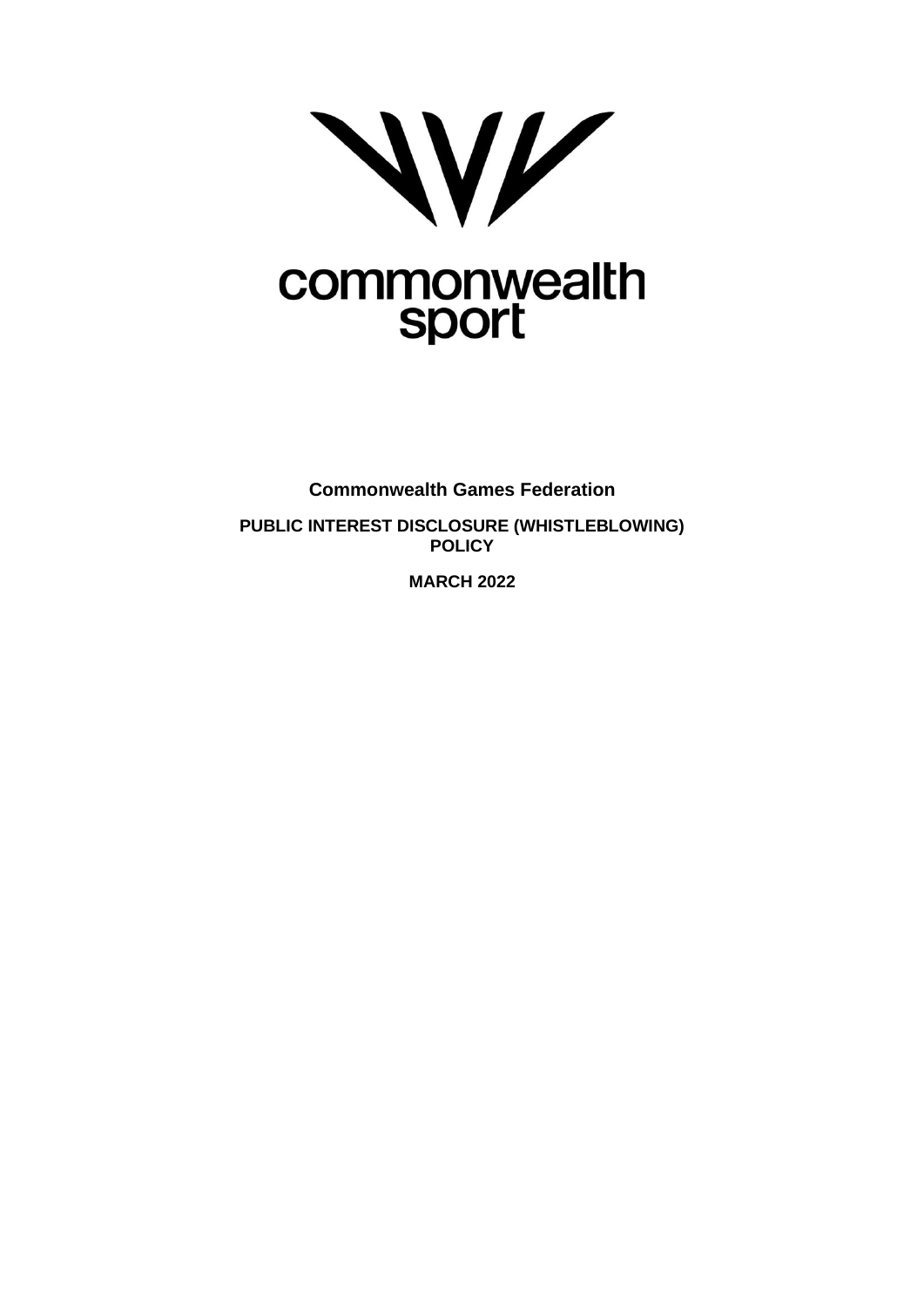# **1. Public Interest Disclosure ('Whistleblowing')**

#### **1.1 Purpose - What this policy covers**

In this policy 'Whistleblowing' means the reporting by employees, workers, contractors, consultants, agency workers and volunteers of suspected misconduct, illegal acts or failure to act within the Commonwealth Games Federation (the CGF).

- 1.2 The aim of this Policy is to encourage any individuals engaged with the CGF to report that which is not right, for example, in relation to financial practice, compliance with legislation or variation from standards of good governance and ethical practice. The CCF encourages individuals to raise such concerns without fear that their own position within the CGF may be jeopardised.
- 1.3 Employees, workers, contractors, consultants, agency workers and volunteers are often the first to realise that there may be something seriously wrong within the CGF. 'Whistleblowing' is viewed by the CGF as a positive act that can make a valuable contribution to the CGF's efficiency and long-term success. The CGF constantly strives to safeguard and act in the interest of the public and its employees and stakeholders. It is important to the CGF that any fraud, misconduct or wrongdoing, by employees or other agents, paid or volunteer, is reported and properly addressed.
- 1.4 This policy applies to all employees, workers, contractors, consultants, agency workers and volunteers, who are encouraged to raise concerns in a responsible manner. The CGF prefers that a concern is raised and dealt with properly, rather than kept quiet.

# **2. Background**

- 2.1 The Public Interest Disclosure Act 1998 provides the legal framework for the protection of individuals who make a 'protected disclosure' from any form of detriment, discrimination or victimisation.
- 2.2 The Public Interest Disclosure Act 1998 applies to all individuals who are designated as 'workers' under the Employment Rights Act 1996 and extends to workers employed by any organisation engaged by the CCF.
- 2.3 Whilst some contractors, consultants, agency workers and volunteers are not designated as "workers", the CGF extends the principles of this policy to cover disclosures made by these individuals in respect to 2.4 below.
- 2.4 A protected disclosure is one made in good faith by an individual who has a reasonable belief that:
	- a criminal offence;
	- a miscarriage of justice;
	- an act creating serious risk to health and safety;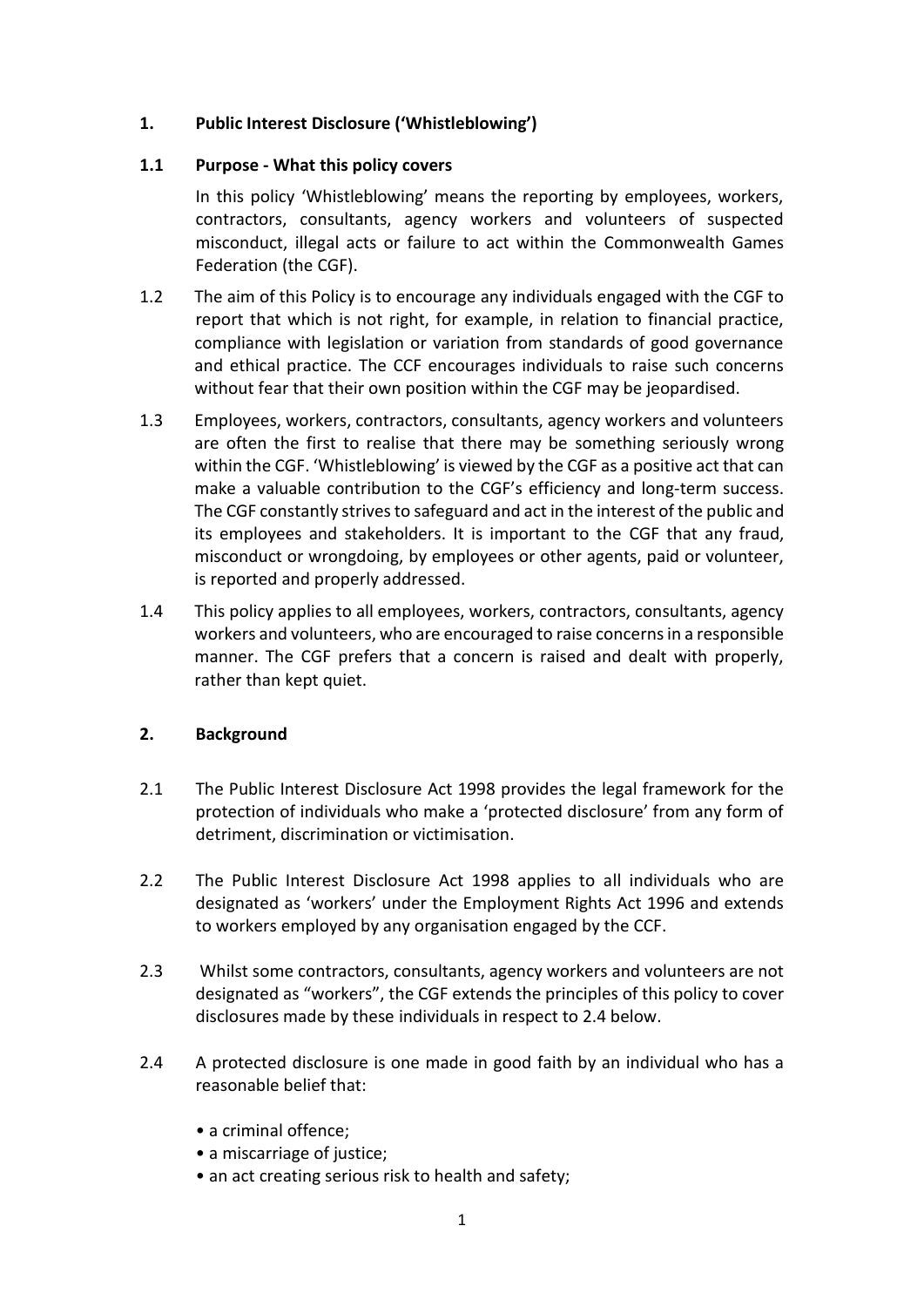- an act causing serious damage to the environment;
- a breach of any other legal obligation (other than employment contract); or
- concealment of any of the above;

is being, has been, or is likely to be, committed.

- 2.5 If you make a protected disclosure, you have the right not to be dismissed, subjected to any other detriment, or victimised, because you have made a disclosure. The CGF will take all reasonable steps to ensure that confidentiality is maintained in such cases, and that those making allegations are not disadvantaged in any way by doing so.
- 2.6 Personal grievances (for example management decisions, terms and conditions of employment, bullying, harassment, discrimination) are not covered by UK Whistleblowing Law unless your particular case is in the public interest. These should be reported under the CGF Employee Handbook relevant policy such as the Grievance Policy.

#### **3. Procedure**

- 3.1 You should raise any concerns you have with the CGF's Ethics Officer who is completely independent of the CGF via the email [ethics@thecgf.com](mailto:ethics@thecgf.com)
- 3.2 Any matter raised under 3.1 of this policy will be investigated promptly and confidentially. The outcome of the investigation, as well as any necessary remedial action to be taken, will be confirmed to you. If no action is to be taken, the reason for this will be explained to you and reference back to Section 4.
- 3.3 If you raise any concerns under this policy, the CGF is committed to ensuring that you are protected from victimisation, harassment or less favourable treatment.
- 3.4 If misconduct is discovered as a result of any investigation under this policy, disciplinary procedures under the CGF's policies will be used. These policies include, but are not limited to, the Employee Disciplinary Procedures, the CGF's Code of Ethics and Conduct, Ethics Commission Procedural Rules and the CGF's constitution. This will be in addition to any appropriate external measures.
- 3.5 Maliciously making a false allegation is a disciplinary offence.
- 3.6 An instruction to cover up wrongdoing is itself a disciplinary offence. If told not to raise or pursue any concern, even by a person in authority such as a manager, you should not agree to remain silent. You should report the matter in accordance with 3.1.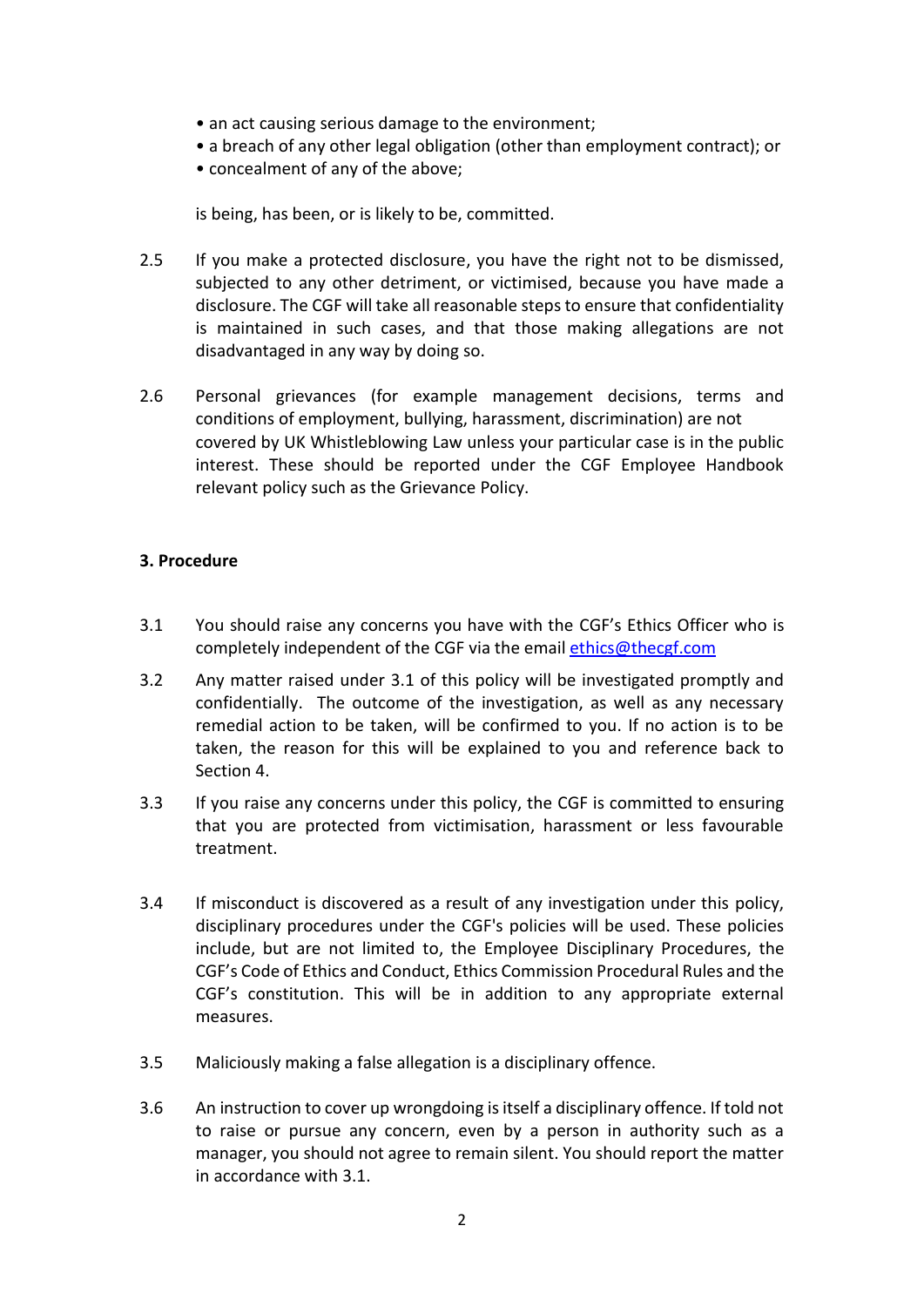- 3.9 Provision to safeguard reputational damage. Where an individual has strongly held concerns regarding management action and potential serious damage that action might have to the CGF's reputation, and where that individual has exhausted the relevant grievance procedure, they should raise their concern with the Ethics Officer [ethics@thecgf.com](mailto:ethics@thecgf.com) Any individual raising such concerns genuinely and sincerely will not be subject to disciplinary procedure if raised in this way
- 3.10 Reporting fraud, bribery and corruption. For any suspicions or allegations of fraud, bribery or corruption related to the activities of the CCF please refer to the CGF Anti-Fraud, Bribery and Corruption Policy.
- 3.11 Reporting Safeguarding incidents. To report any safeguarding incidents related to activities of the CGF, please refer to the CGF Safeguarding Policy. [safeguarding@thecgf.com](mailto:safeguarding@thecgf.com)

#### **4. Escalating your concern**

- 4.1 If you are dissatisfied with the response under 3.4, you should raise your concerns in writing directly with the CGFs Executive Board. Any matter raised under 4.1. will be investigated promptly and confidentially. The outcome of the investigation, as well as any necessary remedial action to be taken, will be confirmed to you. If no action is to be taken, the reason for this will be explained to you and then reference 4.2.
- 4.2 If, after escalating your concerns under 4.1. you believe that the appropriate remedial action has not been taken, you should then report the matter to the proper UK authority. These authorities include:
	- HM Revenue & Customs
	- the Financial Conduct Authority
	- the Health and Safety Executive
	- the Environment Agency
	- the Information Commissioner

This list is not intended to be exhaustive, and you must take care to ensure you contact the proper authority in relation to the particular concerns you have.

4.3 If you are unsure as to the appropriate authority, advice can be sought from Protect (formerly Public Concern at Work) which is an independent Whistleblowing Charity. Their contact details are at the end of this policy.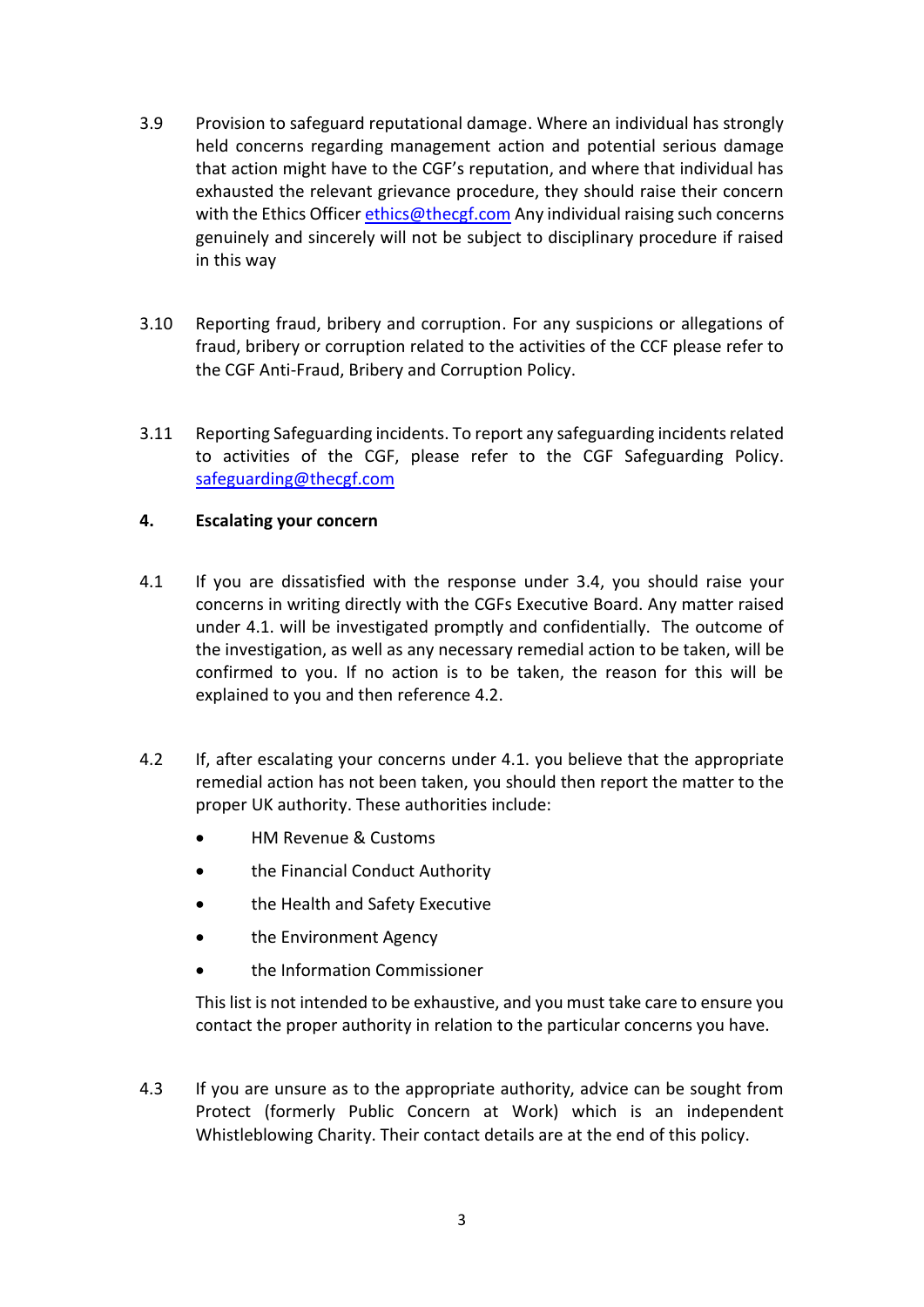# **5. Confidentiality**

5.1 The CGF will treat all disclosures made in line with this policy in a confidential and sensitive manner. The identity of the individual making the disclosure will be kept confidential as far as possible under the terms of any investigation.

#### **6. External Reports**

6.1 The CGF recommends that concerns are raised internally in the first instance. This policy and the procedure and protection it provides are intended to support individuals to do so. However, there may be occasions where individuals feel they need to report matters outside of the CGF. To retain whistleblowing legal rights, these disclosures must be made to a prescribed person. A complete list of prescribed persons can be found here:

[https://www.gov.uk/government/publications/blowing-the-whistle-list-of](https://www.gov.uk/government/publications/blowing-the-whistle-list-of-prescribed-people-and-bodies--2)[prescribed-people-and-bodies--2](https://www.gov.uk/government/publications/blowing-the-whistle-list-of-prescribed-people-and-bodies--2)

6.2 If disclosures are made publicly to the media, in most cases the individual will lose their whistleblowing legal rights.

# **7**. **Independent advice**

Independent advice and support can be obtained from Protect (formerly Public Concern at Work) an independent UK Whistleblowing Charity:

| Email address | whistle@protect-advice.org.uk  |
|---------------|--------------------------------|
| Tel           |                                |
|               | Tel: 020 3117 2520             |
| Website       | https://protect-advice.org.uk/ |
|               |                                |

# **8. Ownership and Responsibility**

- 8.1 The Ethics Officer will monitor the implementation of this policy and any subsequent revisions. This will include:
	- 8.1.1 Monitoring incidents of internal reports of whistleblowing with a view to making any necessary amendments to the content of this or other related policies and procedures; and